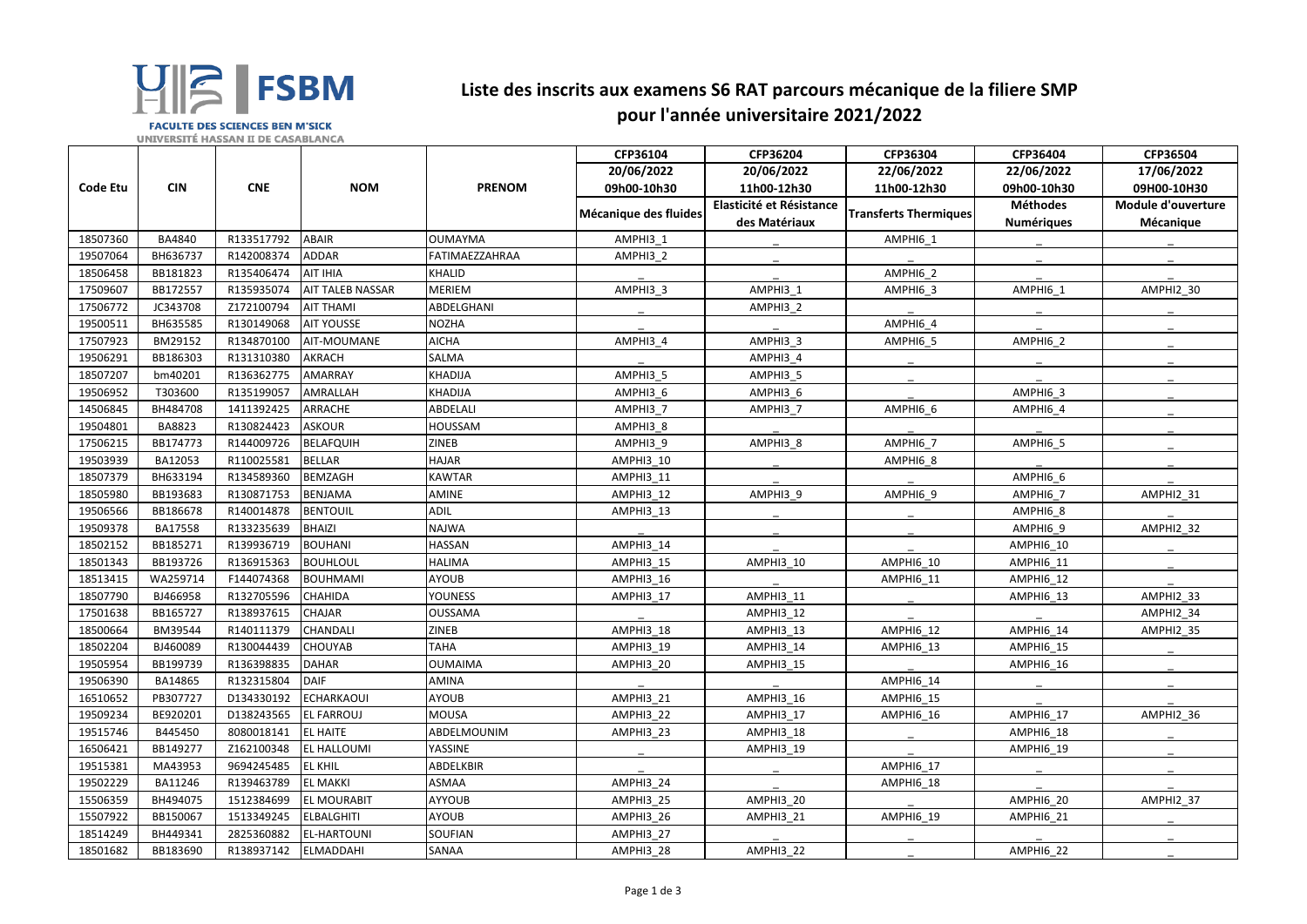|          |              |            |                   |                        | CFP36104              | CFP36204                 | CFP36304                     | CFP36404          | CFP36504           |
|----------|--------------|------------|-------------------|------------------------|-----------------------|--------------------------|------------------------------|-------------------|--------------------|
|          |              |            |                   |                        | 20/06/2022            | 20/06/2022               | 22/06/2022                   | 22/06/2022        | 17/06/2022         |
| Code Etu | <b>CIN</b>   | <b>CNE</b> | <b>NOM</b>        | <b>PRENOM</b>          | 09h00-10h30           | 11h00-12h30              | 11h00-12h30                  | 09h00-10h30       | 09H00-10H30        |
|          |              |            |                   |                        | Mécanique des fluides | Elasticité et Résistance | <b>Transferts Thermiques</b> | <b>Méthodes</b>   | Module d'ouverture |
|          |              |            |                   |                        |                       | des Matériaux            |                              | <b>Numériques</b> | <b>Mécanique</b>   |
| 19501546 | <b>BA89</b>  | R132218529 | ELMKHANTER        | <b>NABIL</b>           |                       | AMPHI3 23                | AMPHI6 20                    |                   |                    |
| 19506137 | BB189275     | R130925895 | ENNAJAH           | <b>AZIZA</b>           |                       | AMPHI3_24                |                              |                   |                    |
| 19513560 | WA293257     | F133256475 | ERRACHIDI         | <b>EL HATTAB</b>       | <b>AMPHI3_29</b>      | AMPHI3 25                | AMPHI6_21                    | <b>AMPHI6_23</b>  |                    |
| 19502163 | WA291630     | F134232804 | <b>ERROUKHE</b>   | <b>IMANE</b>           | AMPHI3_30             |                          |                              |                   |                    |
| 19513337 | BW14124      | R142057553 | <b>ESSAIH</b>     | <b>WIAM</b>            | AMPHI3_31             |                          |                              | AMPHI6 24         |                    |
| 19501563 | BJ465573     | R136271762 | <b>ET-TOUYZY</b>  | <b>MOHAMED YOUSSEF</b> |                       | AMPHI3 26                |                              | AMPHI6_25         |                    |
| 18502653 | BJ463359     | R136873496 | <b>EZZAHZI</b>    | <b>MOHAMMED</b>        | <b>AMPHI3_32</b>      | AMPHI3_27                |                              |                   |                    |
| 18509520 | BJ464627     | R139703829 | <b>FADIL</b>      | <b>OUSSAMA</b>         | AMPHI3 33             | AMPHI3 28                |                              | AMPHI6 26         |                    |
| 19501847 | W451948      | F131091171 | <b>FARAH</b>      | <b>BADIA</b>           |                       |                          |                              | AMPHI6 27         |                    |
| 18500586 | BB192785     | R133211530 | FATHALAH          | <b>HASNAA</b>          | AMPHI3_34             |                          | <b>AMPHI6_22</b>             |                   |                    |
| 16502119 | BB165291     | R140031709 | <b>FILAHI</b>     | <b>HAJAR</b>           | AMPHI3_35             | AMPHI3 29                | AMPHI6 23                    | AMPHI6 28         |                    |
| 19501509 | BA11713      | R132344528 | GONDAF            | <b>AMINA</b>           | AMPHI3_36             | AMPHI3_30                | AMPHI6_24                    |                   | AMPHI2_38          |
| 19506975 | BM40506      | R141008617 | <b>GOULAHYANE</b> | <b>HANANE</b>          | AMPHI3_37             | AMPHI3_31                | AMPHI6_25                    |                   |                    |
| 21513016 | BK643858     | R135388929 | <b>HASKY</b>      | FATIMA-ZAHRA           | AMPHI3_38             | AMPHI3_32                |                              | AMPHI6 29         |                    |
| 19509723 | BM42302      | R144104254 | <b>HASSIB</b>     | <b>AYOUB</b>           |                       |                          |                              | AMPHI6_30         |                    |
| 17505662 | BH629373     | R133574412 | <b>HERBIL</b>     | LAMIAA                 | AMPHI3_39             | AMPHI3_33                | AMPHI6_26                    | AMPHI6_31         |                    |
| 18500373 | BJ460314     | R138624138 | HILALI            | <b>IKRAM</b>           | AMPHI3_40             | AMPHI3_34                |                              | AMPHI6 32         |                    |
| 17501733 | BB175807     | R133207403 | <b>HMAMDA</b>     | ABDERRAHMANE           | AMPHI3_41             | AMPHI3_35                | AMPHI6 27                    | AMPHI6_33         | AMPHI2_39          |
| 19505733 | BH633523     | R100103313 | HOJR              | <b>IKRAM</b>           | <b>AMPHI3_42</b>      | AMPHI3_36                |                              |                   |                    |
| 16506601 | MJ7908       | K135518121 | HOUKAR            | <b>EL MEHDI</b>        |                       | AMPHI3_37                |                              | AMPHI6 34         |                    |
| 18502700 | BB195752     | R135588091 | <b>JAMOUR</b>     | <b>AYOUB</b>           |                       | AMPHI3_38                |                              |                   |                    |
| 12000009 | BJ387125     | 1212411912 | <b>KADIRI</b>     | ABDELHAK               | <b>AMPHI3_43</b>      | AMPHI3_39                |                              | AMPHI6_35         |                    |
| 19505423 | BB199871     | R138310589 | <b>KAMILI</b>     | <b>FATIHA</b>          |                       | AMPHI3_40                | AMPHI6_28                    |                   |                    |
| 17505640 | BJ444614     | R147083740 | LAANAIBA          | <b>MERIEM</b>          | AMPHI3 44             |                          | AMPHI6 29                    | AMPHI6 36         | AMPHI2 40          |
| 17505486 | BH625517     | R131678872 | LAHRACH           | <b>FATIMA EZZAHRA</b>  |                       | AMPHI3_41                |                              | AMPHI6_37         |                    |
| 19509590 | BA7259       | R130197828 | LAKLI             | <b>AYOUB</b>           | AMPHI3_45             |                          |                              |                   |                    |
| 18514512 | W414959      | F135331123 | <b>LKHATIRI</b>   | SARRA                  |                       |                          | AMPHI6 30                    |                   |                    |
| 19501550 | BM42670      | R135254694 | LOUZANI           | <b>MOHAMMED</b>        | AMPHI3_46             | AMPHI3_42                | AMPHI6_31                    | AMPHI6_38         |                    |
| 19506368 | <b>BV870</b> | R130028302 | <b>LYASI</b>      | <b>FATIMA EZZAHRA</b>  |                       |                          | AMPHI6_32                    |                   |                    |
| 18501875 | BA5551       | R130028602 | <b>MAATOUFI</b>   | <b>HAFSA</b>           | AMPHI3_47             | AMPHI3 43                | AMPHI6_33                    | AMPHI6 39         |                    |
| 19505761 | BH489800     | R139697966 | <b>MAFTAH</b>     | <b>LOUBNA</b>          | AMPHI3_48             | AMPHI3_44                | AMPHI6_34                    | AMPHI6_40         |                    |
| 17505676 | T299309      | R137811106 | MAKLACH           | <b>HASNAE</b>          | AMPHI3_49             | AMPHI3_45                | AMPHI6 35                    | AMPHI6_41         | AMPHI2_41          |
| 14503556 | BH499164     | 1412385244 | <b>MARAGUI</b>    | YAHYA                  | <b>AMPHI3_50</b>      | AMPHI3_46                |                              | AMPHI6_42         |                    |
| 19501848 | BJ464447     | R135271757 | <b>MISBAH</b>     | ADNANE                 | <b>AMPHI3_51</b>      | AMPHI3_47                |                              | AMPHI6_43         |                    |
| 17514444 | BB170501     | R142004853 | <b>MOKHLIS</b>    | <b>OTHMANE</b>         |                       | AMPHI3_48                |                              | AMPHI6_44         |                    |
| 15505652 | bb150305     | 1513347040 | <b>MORCHID</b>    | <b>SOUKAINA</b>        |                       |                          |                              | AMPHI6_45         | AMPHI2 42          |
| 15504782 | WB180952     | 1513384022 | <b>MORSLI</b>     | ABDELBASSET            | AMPHI3_52             |                          | AMPHI6_36                    | AMPHI6_46         |                    |
| 19507817 | BA15316      | R138220811 | <b>MOUTAABID</b>  | <b>MOHCINE</b>         | <b>AMPHI3_53</b>      |                          |                              | AMPHI6_47         |                    |
| 19501915 | T301478      | R138793362 | NEKKACH           | MOHAMED AMINE          | AMPHI3_54             | AMPHI3_49                |                              |                   |                    |
| 17507021 | BJ449413     | R146020736 | <b>OINIM</b>      | <b>MERIEM</b>          | AMPHI3_55             | AMPHI3_50                | <b>AMPHI6_37</b>             |                   |                    |
| 19513667 | BL159791     | R130038050 | OKAILI            | <b>OUMAIMA</b>         |                       |                          |                              | AMPHI6_48         |                    |
| 17505573 | T298366      | R130015061 | <b>OUAJJINI</b>   | <b>YOUSSEF</b>         |                       |                          |                              | AMPHI6_49         |                    |